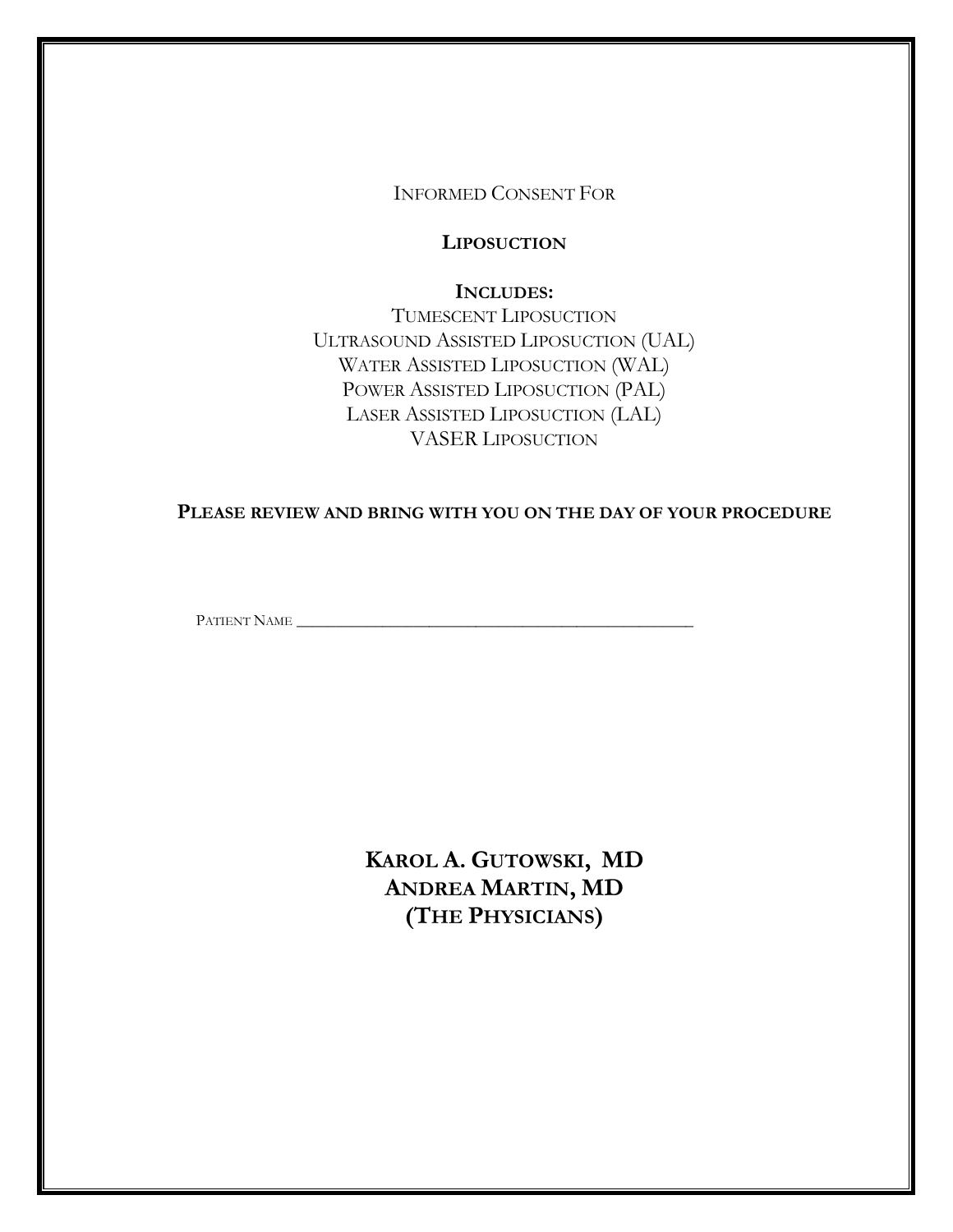#### **INSTRUCTIONS**

This is an informed-consent document that has been prepared to help inform you about the risks and alternative treatments of liposuction surgery.

It is important that you **read this information carefully and completely**. Please **initial each page**, indicating that you have read the page and **sign the consent for surgery**.

#### **INTRODUCTION**

**Liposuction** is a surgical technique to remove unwanted deposits of fat from specific areas of the body, including the face and neck, upper arms, trunk, abdomen, buttocks, hips and thighs, and the knees, calves, and ankles. This is not a substitute for weight reduction, but a method for removing localized deposits of fatty tissue that do not respond to diet or exercise. Liposuction may be performed as a primary procedure for body contouring or may be combined with other surgical techniques such as facelift, abdominoplasty, armlift, thighlift or bodylift procedures to tighten loose skin and supporting structures.

The best candidates for liposuction are individuals of relatively normal weight who have excess fat in particular body areas. Having firm, elastic skin will result in a better final contour after liposuction. Skin that has diminished tone due to stretch marks, weight loss, or natural aging will not reshape itself to the new contours and may require additional surgical techniques to remove and tighten excess skin. Body contour irregularities due to structures other than fat cannot be improved by this technique. **Liposuction by itself will not improve areas of dimpled skin known as "cellulite".**

**Suction-assisted lipectomy** (liposuction) surgery is performed by using a hollow metal surgical instrument known as a cannula that is inserted through small skin incision(s) and is passed back and forth through the area of fatty deposit. The cannula is attached to a vacuum source, which provides the suction needed to remove the fatty tissue.

In some situations, a special cannula may be used that emits ultrasonic energy to break down fatty deposits. This technique is known as **ultrasonic-assisted lipectomy**. Depending on your needs, your surgeon may recommend suction-assisted lipectomy alone, or in combination with ultrasoundassisted lipectomy.

There are different techniques used by plastic surgeons for liposuction and care following surgery. Liposuction may be performed under local, sedation, or general anesthesia. **Tumescent liposuction technique** involves the infiltration of fluid containing dilute local anesthetic and epinephrine into areas of fatty deposits. his technique can reduce discomfort at the time of surgery, as well as reduce post-operative bruising.

Support garments and dressings are worn to control swelling and promote healing.

Body contouring surgery is not a surgical treatment for being overweight. Obese individuals who intend to lose weight should postpone all forms of body contouring surgery until they have been able to maintain their weight loss.

Page 2 of 8 **Patient Initials 1996 Patient Initials** 200122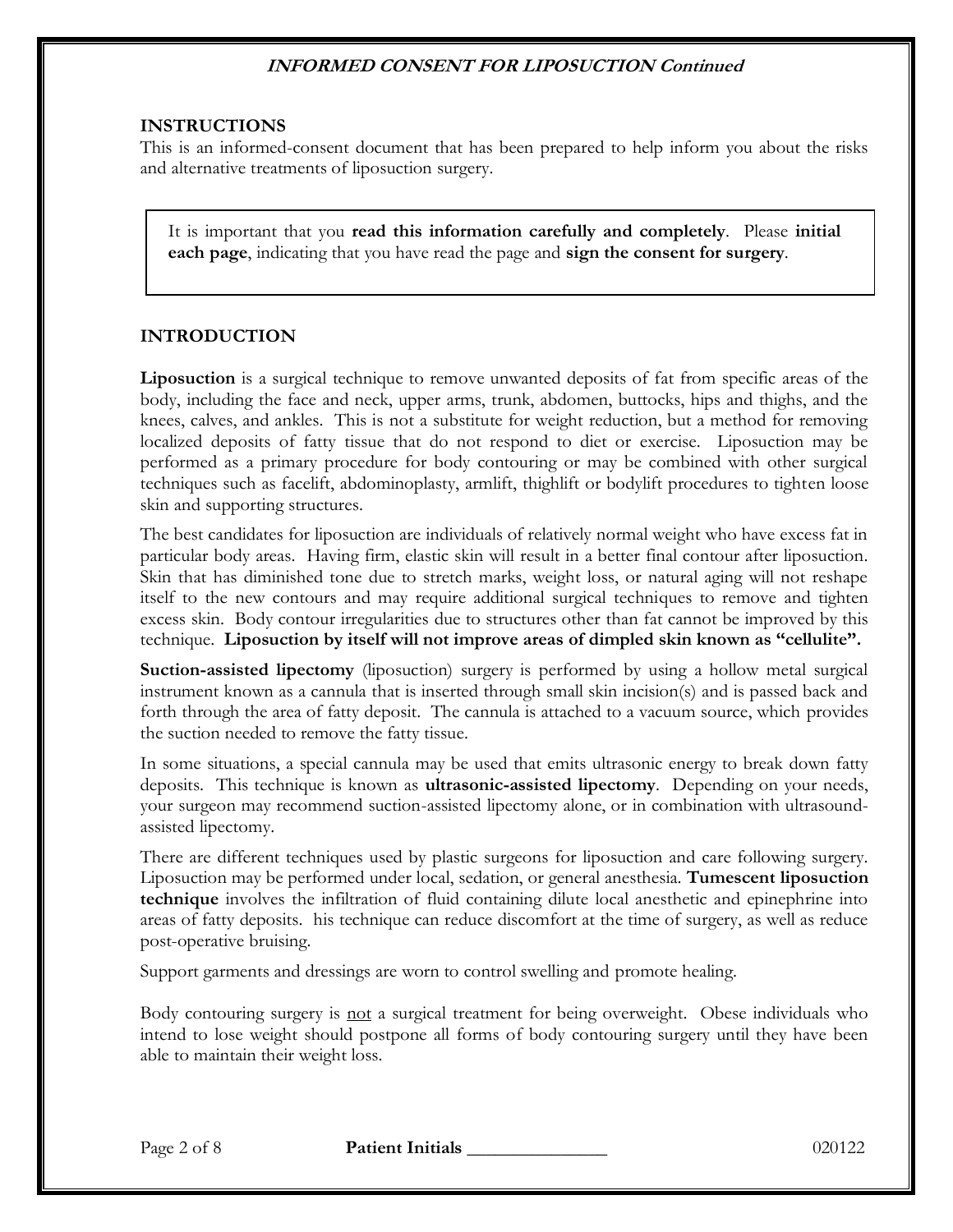**Body contouring surgery after large weight loss** is more complex and prone to more problems because of the associated skin laxity. Improving the bodies appearance after large weight loss such as after bariatric surgery (stomach stapling or bypass) usually requires multiple surgeries and revisions. Because of the poor condition of the underlying skin structure, some of the skin laxity and deformity may return after surgery. More surgery may be needed to correct such results.

# **ALTERNATIVE TREATMENTS**

Alternative forms of management consist of not treating the areas of loose skin and fatty deposits. Liposucution surgery may be a surgical alternative to abdominoplasty, armlift and thighlift if there is good skin tone and localized abdominal fatty deposits in an individual of normal weight. Diet and exercise programs may be of benefit in the overall reduction of excess body fat. Risks and potential complications are associated with alternative forms of treatment that involve surgery.

# **RISKS OF BODY CONTOURING SURGERY**

Every surgical procedure involves a certain amount of risk and it is important that you understand the risks involved with body contouring surgery. An individual's choice to undergo a surgical procedure is based on the comparison of the risk to potential benefit. Although the majority of patients do not experience the following complications, you should discuss each of them with your plastic surgeon to make sure you understand the consequences of surgery.

**Bleeding** - It is possible, though unusual, to experience a bleeding episode during or after surgery. Should post-operative bleeding occur, it may require emergency treatment to drain accumulated blood or blood transfusion. Do not take any aspirin or anti-inflammatory medications for ten days before surgery, as this may increase the risk of bleeding. Non-prescription "herbs" and dietary supplements can increase the risk of surgical bleeding.

**Infection** - Infection is unusual after this type of surgery. Should an infection occur, treatment including antibiotics or additional surgery may be necessary.

**Change in skin sensation** - Diminished (or loss of) skin sensation in the abdominal area, arms and armpits, thighs, neck, trunk, or other treated areas may not totally resolve after liposuction.

**Skin contour irregularities and discoloration** - Contour irregularities and depressions may occur after body contouring surgery. Visible and palpable wrinkling of skin can occur. Rarely does the skin in the treated area change color.

**Skin scarring** - Excessive scarring is uncommon. In rare cases, abnormal scars may result. Scars may be unattractive and of different color than surrounding skin. Additional treatments including surgery may be necessary to treat abnormal scarring.

**Surgical anesthesia** - Both local and general anesthesia involves risk. There is the possibility of complications, injury, and even death from all forms of surgical anesthesia or sedation.

**Asymmetry** - Your body may not be symmetric after liposuction since most people are not symmetric before treatment. Factors such as skin tone, fatty deposits, bony prominence, and muscle tone may contribute to normal asymmetry in body features.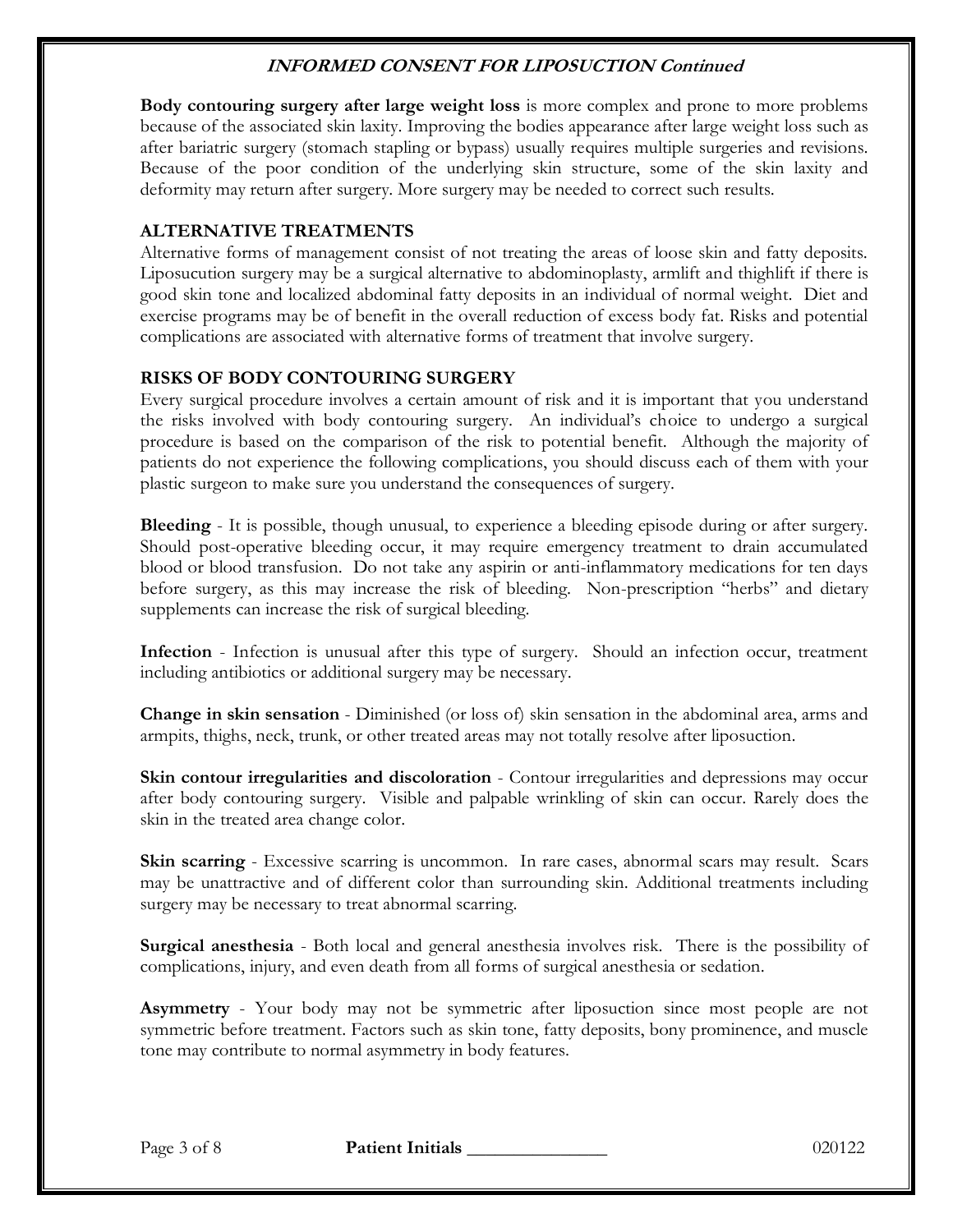**Tissue distortion** – Treated areas may stretch or become distorted over time. This may be difficult to correct and may require further surgery.

**Delayed healing** - Wound disruption or delayed wound healing is possible. Some areas of the body may not heal normally and may take a long time to heal. Some areas of skin may die. This may require frequent dressing changes or further surgery to remove the non-healed tissue.

### **Smokers have a greater risk of skin loss and wound healing complications.**

**Injury to deeper structures and organs** – While extremely rare, injury to internal organs, nerves, blood vessels, and other structures, may occur during liposuction resulting in the need for more surgery, hospitalization, and permanent loss of function or death.

**Allergic reactions** - In rare cases, local allergies to tape, suture material, or topical preparations have been reported. Systemic reactions which are more serious may occur to drugs used during surgery and prescription medicines. Allergic reactions may require additional treatment.

**Blood clots** - Blood clots in the veins of the arms, legs, or pelvis may result from surgery or immobilization. These clots may cause problems with the veins or may break off and flow to the lungs where they may cause serious breathing problems.

**Pulmonary complications** - Pulmonary (lung and breathing) complications may occur from both blood clots (pulmonary emboli) and partial collapse of the lungs after general anesthesia. Should either of these complications occur, you may require hospitalization and additional treatment. Pulmonary emboli can be life-threatening or fatal in some circumstances. Fat embolism syndrome occurs when fat droplets are trapped in the lungs. This is a very rare and possibly fatal complication of liposuction.

**Seroma** - Fluid accumulations infrequently occur in between the skin and underlying muscle. Should this problem occur, it may require additional procedures for drainage of fluid.

**Tumescent liposuction** - There is the possibility that large volumes of fluid containing dilute local anesthetic drugs and epinephrine that is injected into fatty deposits during surgery may contribute to fluid overload or systemic reaction to these medications. Additional treatment including hospitalization may be necessary.

**Long term effects** - Subsequent alterations in body contour may occur as the result of aging, weight loss or gain, pregnancy, or other circumstances not related to body contouring surgery.

**Pain** - Chronic pain may occur very infrequently from nerves becoming trapped in scar tissue after body contouring surgery.

**Death or serious injury**- In very rare cases, serious complications such stroke, heart attack or even death have resulted from surgery.

Page 4 of 8 **Patient Initials 1996 Page 4 of 8** 020122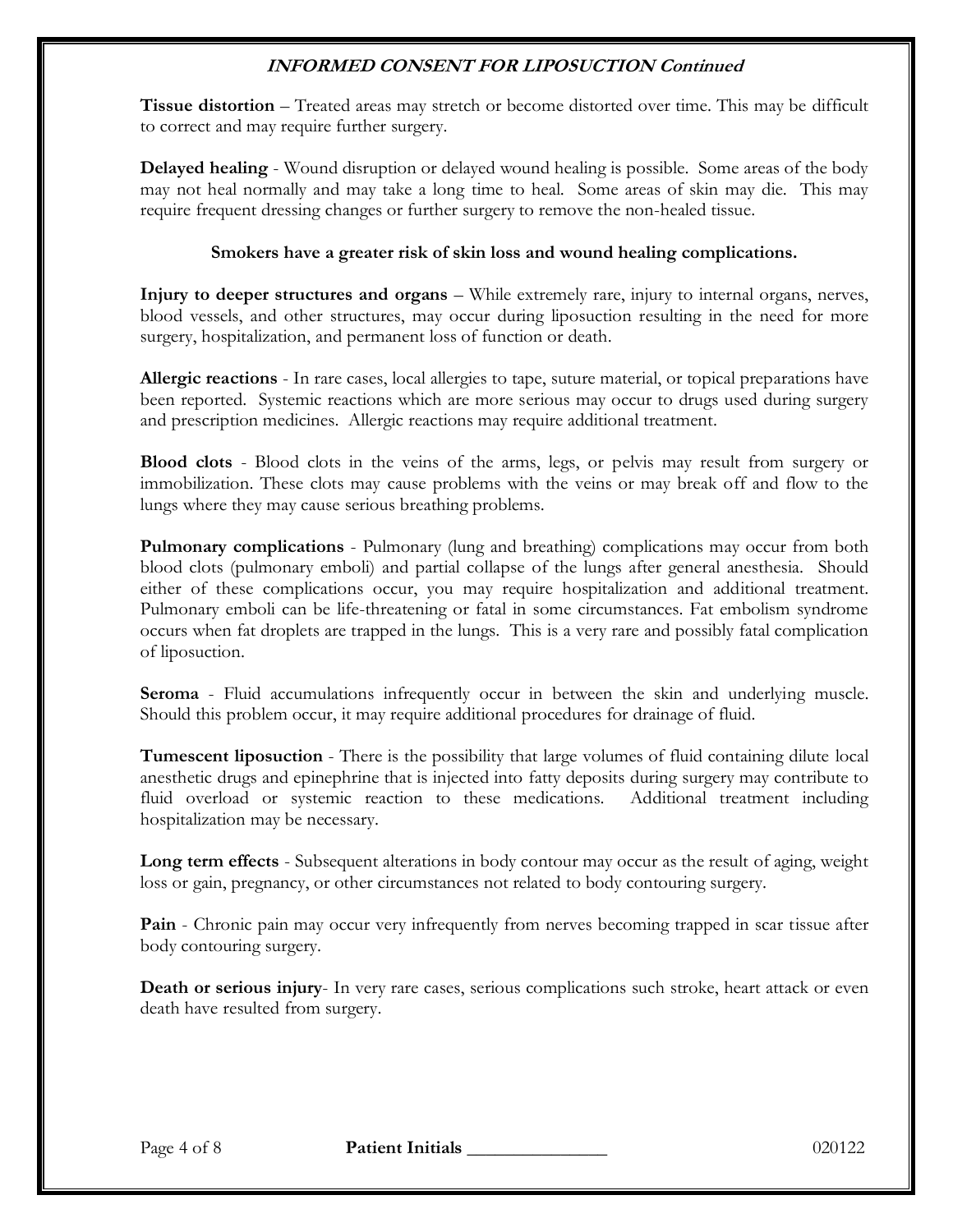**Surgical shock** - In rare circumstances, liposuction can cause severe trauma, particularly when multiple or extensive areas are suctioned at one time. Although serious complications are infrequent, infections or excessive fluid loss can lead to severe illness and even death. Should surgical shock occur after liposuction, hospitalization and additional treatment would be necessary. Individuals undergoing liposuction procedures where large volumes of fat is removed are at greater risk of complications. Patients contemplating large volume liposuction, greater than 5000 cc's, may be advised to have post operative monitoring and aftercare that involves overnight hospitalization.

**Ultrasound-Assisted Liposuction, VASER Liposuction, & Laser-Assisted Liposuction** - Risks associated with the use of this technique include the above mentioned risks and the following specific risks:

**Burns** - Energy may produce burns and tissue damage either at the location where the cannula is inserted into the skin or in other areas if the cannula touches the undersurface of the skin for prolonged periods of time. If burns occur, additional treatment and surgery may be necessary.

**Cannula Fragmentation** - Energy produced within the cannula may cause disintegration (fragmentation) of the surgical instrument. The occurrence and effect of this is unpredictable. Should this occur, additional treatment, including surgery, may be necessary.

**Unknown risks** - The long term effect on tissue and organs to exposure to short-duration, high-intensity energy is unknown. There is the possibility that additional risk factors of ultrasound-assisted lipectomy may be discovered.

**Deeper sutures** - Some surgical techniques use deep sutures. These items may be noticed by the patient following surgery. Sutures may spontaneously poke through the skin, be visible, or produce irritation that requires removal.

**Use of abdominal tissue for breast reconstruction** - The tissue in the lower abdomen is often used to reconstruct a breast after the loss of a breast due to conditions such as cancer. After liposuction, this tissue is may not be available for breast reconstruction. Other options may still be available for reconstruction in the future if needed.

**Prolonged Swelling (Lymphedema)** - In some cases, the tissue may swell more than expected after surgery and may stay swollen. This may not improve and may require further treatment. It is more likely to happen in the arms and legs and less likely elsewhere in the body.

**Other** - You may be disappointed with the results of surgery. Infrequently, it is necessary to perform additional surgery to improve your results.

#### **ADDITIONAL SURGERY NECESSARY**

Should complications occur, additional surgery or other treatments may be necessary. Even though risks and complications occur infrequently, the risks cited are particularly associated with body contouring surgery. Other complications and risks can occur but are even more uncommon. The practice of medicine and surgery is not an exact science. Although good results are expected, there is no guarantee or warranty expressed or implied, on the results that may be obtained.

Page 5 of 8 **Patient Initials 1996 Page 5 of 8** 020122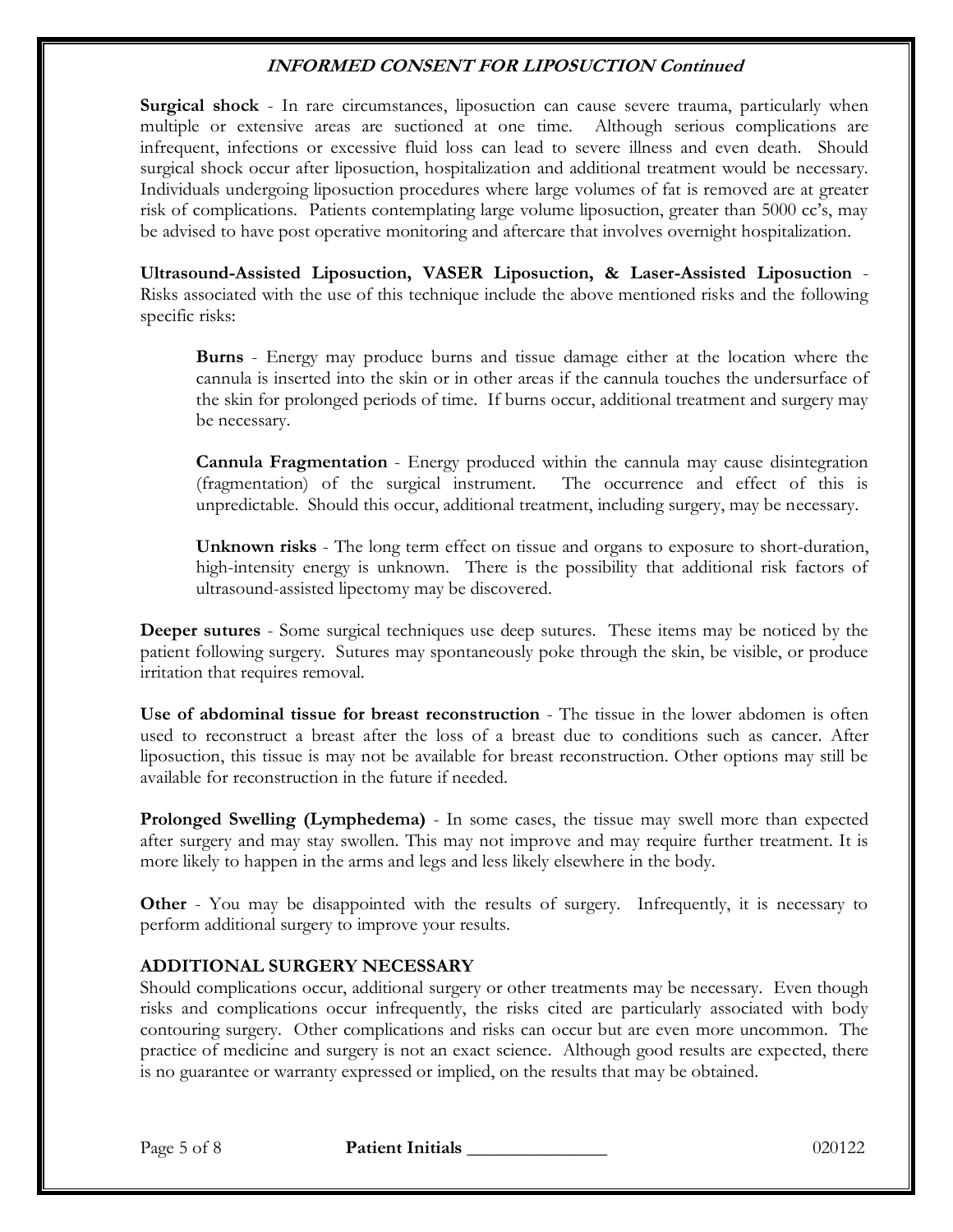#### **HEALTH INSURANCE**

Most health insurance companies exclude coverage for cosmetic surgical operations such as body contouring surgery or any complications that might occur from surgery. Please carefully review your health insurance subscriber-information pamphlet.

### **FINANCIAL RESPONSIBILITIES**

The cost of surgery involves several charges for the services provided. The total includes fees charged by your doctor, the cost of surgical supplies, anesthesia, laboratory tests, and possible outpatient hospital charges, depending on where the surgery is performed. Depending on whether the cost of surgery is covered by an insurance plan, you will be responsible for necessary copayments, deductibles, and charges not covered. Additional costs may occur should complications develop from the surgery. Secondary surgery or hospital day-surgery charges involved with revisionary surgery would also be your responsibility.

#### **DISCLAIMER**

Informed-consent documents are used to communicate information about the proposed surgical treatment of a condition along with disclosure of risks and alternative forms of treatment(s). The informed-consent process attempts to define principles of risk disclosure that should generally meet the needs of most patients in most circumstances.

However, informed consent documents should not be considered all inclusive in defining other methods of care and risks encountered.

Informed-consent documents are not intended to define or serve as the standard of medical care. Standards of medical care are determined on the basis of all of the facts involved in an individual case and are subject to change as scientific knowledge and technology advance and as practice patterns evolve.

**It is important that you read the above information carefully and have all of your questions answered before signing the consent on the next page.**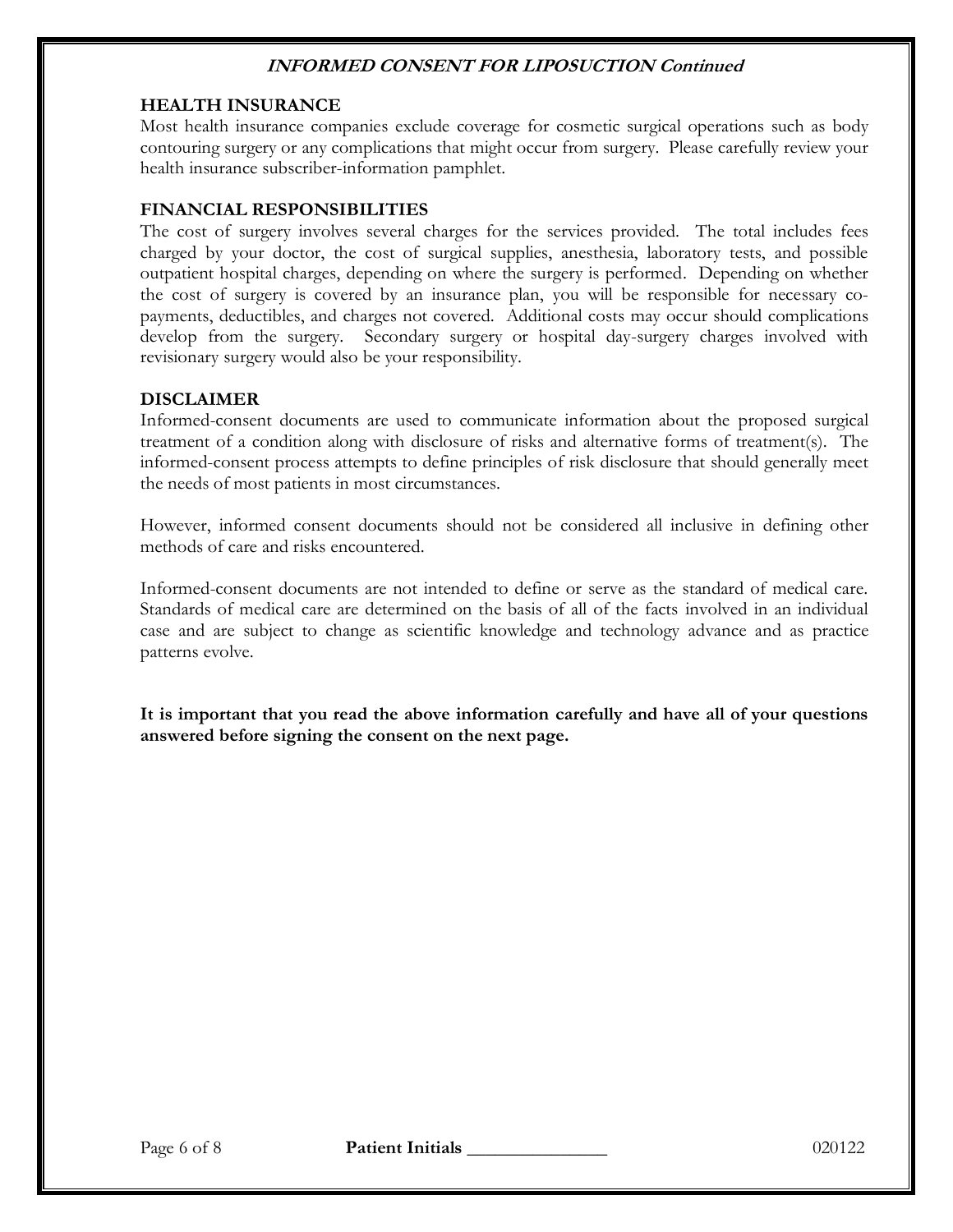### **CONSENT FOR SURGERY/ PROCEDURE or TREATMENT**

1. I hereby authorize The Physicians and such assistants as may be selected to perform the following procedure or treatment: Liposuction I have received the following information sheet:

# **INFORMED-CONSENT FOR LIPOSUCTION**

- 2. I recognize that during the course of the procedure, unforeseen conditions may necessitate different procedures than those above. I therefore authorize the physician and assistants or designees to perform such other procedures that are in his or her professional judgment necessary and desirable. The authority granted under this paragraph shall include all conditions that require treatment and are not known to my physician at the time the procedure is begun.
- 3. I consent to the administration of such anesthetics considered necessary or advisable. I understand that all forms of anesthesia involves risk and the possibility of complications, injury, and sometimes death.
- 4. I acknowledge that no guarantee has been given by anyone as to the results that may be obtained.
- 5. I consent to the photographing or video recording of the operation(s) or procedure(s) to be performed, including appropriate portions of my body, for medical, scientific or educational purposes, provided my identity is not revealed by the pictures.
- 6. For purposes of advancing medical education, I consent to the admittance of observers to the operating room.
- 7. I consent to the disposal of any tissue, medical devices or body parts which may be removed.
- 8. I authorize the release of my Social Security number to appropriate agencies for legal reporting and medical-device registration, if applicable.
- 9. IT HAS BEEN EXPLAINED TO ME IN A WAY THAT I UNDERSTAND:
	- a. THE ABOVE TREATMENT OR PROCEDURE TO BE UNDERTAKEN
	- b. THERE MAY BE ALTERNATIVE METHODS OF TREATMENT
	- c. THERE ARE RISKS TO THE PROCEDURE OR TREATMENT PROPOSED
- 10. I READ AND UNDERSTAND THIS DOCMENT. I ACCEPT THE RISKS EXPLAINED IN THIS DOCUMENT.

I CONSENT TO THE TREATMENT OR PROCEDURE AND THE ABOVE LISTED ITEMS (1-10). I AM SATISFIED WITH THE EXPLANATION.

\_\_\_\_\_\_\_\_\_\_\_\_\_\_\_\_\_\_\_\_\_\_\_\_\_\_\_\_\_\_\_\_\_\_\_\_\_\_\_\_\_\_\_\_\_\_\_\_\_\_\_\_\_\_\_\_\_\_\_\_\_\_\_\_\_\_\_\_\_\_\_\_\_\_\_\_\_\_ Patient or Person Authorized to Sign for Patient

Date Witness **Example 20** 

Page 7 of 8 **Patient Initials** 1020122